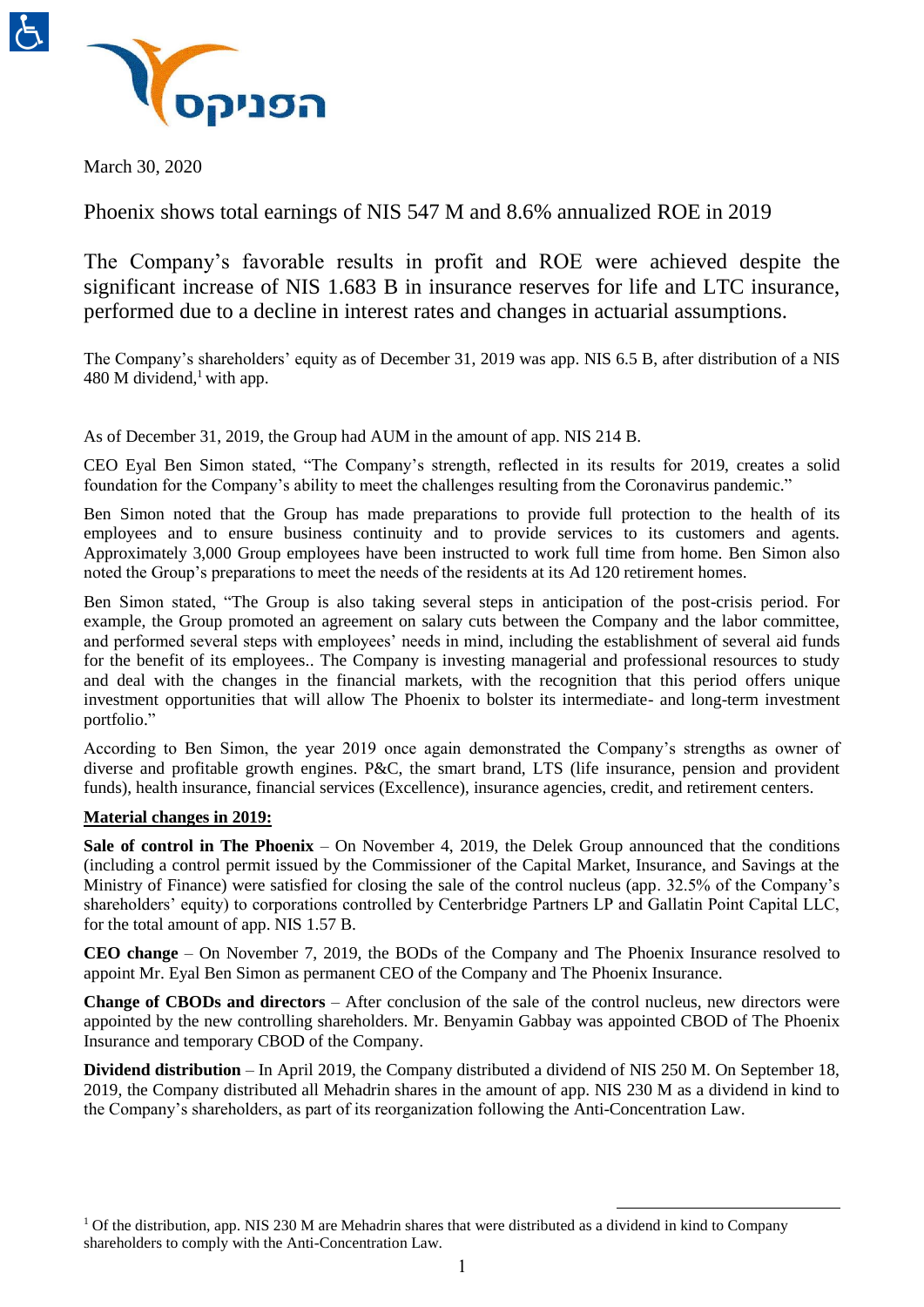

## **Business results 2019:**

**Comprehensive profit attributable to Group shareholders in 2019** totaled app. NIS 547 M, compared to app. NIS 539 M last year.

**Profit for the period attributable to Group shareholders in 2019** totaled app. NIS 155 M, compared to app. NIS 679 M last year.

**Comprehensive loss in Q4/2019 attributable to Group shareholders** totaled app. NIS 32 M, compared to app. NIS 52 M in Q4/2018, mainly due to the low interest environment and as a result of an increase of app. NIS 954 M in insurance liabilities before tax in Q4/2019 due to research conducted by the Company.

**Losses in Q4/2019 attributed to Group shareholders** totaled app. NIS 97 M, compared to profit of app. NIS 97 M in Q4/2018.

The results in 2019 and in Q4/2019 were significantly affected by the downward trend in the yield curve and the illiquidity premium in the local economy, which increased insurance liabilities before tax by app. NIS 1,185 M and by app. NIS 360 M in insurance liabilities before tax, respectively. These effects were in addition to the effects of the Demographic Assumptions Circular in the amount of app. NIS 85 M in 2019. In addition, the effect of changes in actuarial assumptions in the life insurance and health segments led to an increase in insurance liabilities of app. NIS 568 M before tax and app. NIS 594 M before tax, in 2019 and Q4/2019, respectively. This effect was partially offset by a revision to the Company's estimations in the compulsory motor and liability segments following a Supreme Court ruling, which determined 3% as the discount rate used for annuities. Consequently, the provisions in these sectors declined by app. NIS 155 million before tax in 2019.

The total effect is an increase in insurance liabilities in the amount of app. NIS 1,683 M before tax, and app. NIS 954 M before tax in 2019 and Q4/2019, respectively.

In 2018, results were affected by an upward slope in the yield curve and by the effects of changes in actuarial assumptions. The effect of an increase in interest rates and in the illiquidity premium on the decline in insurance liabilities, and the effect of changes in actuarial assumptions, was an increase in profit before tax of app. NIS 55 M in 2019 and a decrease of app. NIS 52 M in Q4/2019.

**P&C** – In 2019, comprehensive profit before tax totaled app. NIS 681 M, compared to app. NIS 269 M in 2018. Comprehensive profit before tax in Q4/2019 totaled app. NIS 157 M, compared to app. NIS 73 M in Q4/2018.

Results in 2019 were materially influenced by a decline of app. NIS 155 M before tax in insurance liabilities in the P&C compulsory and liability segments, as stated above. The increase in comprehensive profit, less the decline in insurance liabilities, stems mainly from a significant increase in investment income and an improvement in underwriting results in the homeowners segment.

**Life insurance and LTS** - In 2019, comprehensive losses before tax totaled app. NIS 276 M, compared to comprehensive profit of app. NIS 273 M in 2018. In Q4/2019, comprehensive losses before tax totaled app. NIS 118 M, compared to app. NIS 129 M in Q4/2018.

**Life insurance** - In 2019, comprehensive losses before tax totaled app. NIS 327 M, compared to profit of app. NIS 219 M in 2018. In Q4/2019, comprehensive losses before tax totaled app. NIS 126 M, compared to app. NIS 135 M in Q4/2018.

The effect of the change in the yield curve and the illiquidity premium led to an increase in insurance liabilities of app. NIS 942 M in 2019, compared to a decline of app. NIS 91 M in 2018, and to an increase in insurance liabilities of app. NIS 395 in Q4/2019 compared to a decline of app. 4 M in Q4/2018.

The effect of the change in the Demographic Assumptions Circular, noted above, led to an increase of app. NIS 85 M recorded in Q2/2019. In addition, the changes in other assumptions used to calculate life insurance reserves led to an increase of app. NIS 59 million in insurance liabilities in 2019, and app. NIS 54 M in Q4/2019, compared to an increase of app. 11 M in insurance liabilities in 2018 and a decline of app. NIS 28 M in insurance liabilities in Q4/2018.

In 2019, variable management fees totaled app. NIS 487 M, compared to 2018, in which no variable management fees were charged. The increase in 2019 compared to 2018 stems from the higher real returns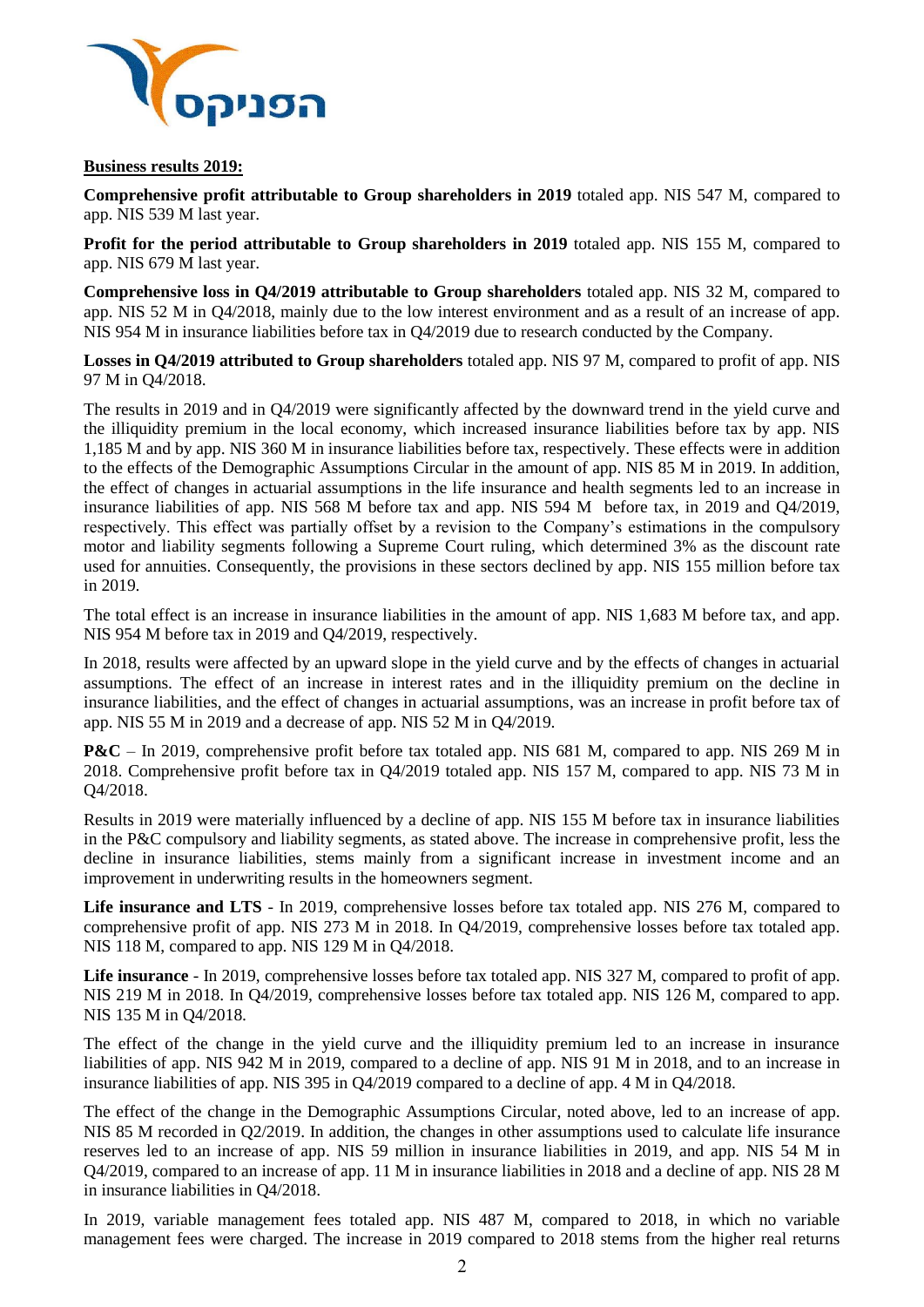

achieved by the Company in 2019 compared to 2018, after the deficit in variable management fees as at December 31, 2018 in the amount of app. NIS 62 M was covered in entirety in Q1/2019. In Q4/2019, variable management fees totaled app. NIS 217 M.

**Pension** – In 2019, profit before tax totaled app. NIS 11 M, compared to app. NIS 28 M in 2018, and totaled app. NIS 2 M in Q4/2019 compared to app. NIS 4 M in Q4/2018.

In 2019, pension benefits contributions totaled app. NIS 4,079 M, compared to app. NIS 3,547 in 2018, reflecting an increase of app. 14.9%. Pension funds AUM as at December 31, 2019, totaled app. NIS 30.7 B, compared to app. NIS 23.7 B as at December 31, 2018, reflecting an increase of app. NIS 29.5%.

**Provident funds** – In 2019, profit before tax totaled app. NIS 40 M, compared to app. NIS 26 in 2018, and totaled app. NIS 6 M in Q4/2019 compared to app. NIS 2 M in Q4.2018. The increase stems mainly from income from management fees, which increased in 2019 due to the increase in AUM, alongside a decrease in management fees as a result of growing competition in the sector, and a decrease in G&A as a result of savings in the Company's operating expenses.

In 2019, contributions to the Group's provident funds totaled app. NIS 2,762 M, compared to app. NIS 2,549 M in 2018, reflecting an increase of 8.4%. Provident funds AUM totaled app. NIS 34.2 B as at December 31, 2019, compared to app. NIS 30.2 B as at December 31, 2018, an increase of app. 13.2%.

**Health** – In 2019, comprehensive losses before tax totaled app. NIS 311 M, compared to profit of app. NIS 79 M in 2018. In Q4/2019, comprehensive losses before tax totaled app. NIS 284 M, compared to app. NIS 30 M in Q4/2018.

Results for the reporting year were materially affected by the downward development in the risk-free yield curve, which increased the LAT reserve in the health (LTC) segment by app. NIS 226 M, compared to a decrease in LAT reserves of app. NIS 96 M in 2018. Results were also adversely affected by revisions to actuarial assumptions as a result of research, which increased insurance liabilities by app. NIS 509 M and NIS 512 M in 2019 and Q4/2019, respectively, compared to an increase in LAT reserves as a result of changes in actuarial assumptions by app. NIS 137 M and app. NIS 114 M in 2018 and Q4/2018, respectively. In 2019, results were favorably influenced by an improvement in investment income compared to 2018.

In 2019, gross premiums totaled NIS 3,257 M, compared to NIS 2,231 M in 2018, reflecting an increase of app. 45.9%, mainly due to the LTC contract with Maccabi, which came into effect from January 1, 2019.

**Financial services** - Comprehensive profit before tax totaled app. NIS 167 M compared to NIS 60 M in 2019 and 2018, respectively. In Q4/2019 and Q4/2018, comprehensive profit before tax totaled app. NIS 38 M and to NIS 18 M. The increase income from financial services stemmed mainly from an increase in ETF management fees compared to 2018, in which the Company recorded losses from these operations. The increase in income also stems from income from a company consolidated for the first time in 2019, and from non-recurring income from reevaluation of the investment in the investee that was consolidated for the first time in Q1/2019 as a result of an increase in control, in the amount of app. NIS 29 M.

**Insurance agencies** – Comprehensive profit before tax totaled app. NIS 171 M and NIS 125 M in 2019 and 2018, respectively. In Q4/2019 and Q4/2018, comprehensive profit before tax totaled app. NIS 46 M and NIS 41 M, respectively. Revenues and comprehensive profit before tax in the agencies sector increased in 2019 and in Q4/2019 mainly due to an increase in sales and the acquisition of additional agencies.

## **Solvency ratio of The Phoenix Insurance as at June 30, 2019**

The solvency ratio of The Phoenix Insurance as at June 30, 2019 is 115%. This calculation included capital activities performed from June 30, 2019 to the publication date of the ratio. Excluding these capital activities, and after distribution of a dividend of NIS 621 M in the first half of 2019, the solvency ratio as at June 30, 2019 is 110%.

This ratio does not include the capital activities performed by The Phoenix Insurance in 2019 and up to the approval date of its financial statements for 2019, which include a private placement by an expansion of bonds (Series K) in the amount of app. NIS 800 M, of which app. NIS 601 M were recognized as Tier-2 capital; early redemption of bonds (Series B) in the amount of app. NIS 445 M; and issuance of additional Tier-1 capital in the amount of app. NIS 300 M. These activities, which were performed after June 30, 2019 and up to the publication date of the solvency ratio, increased the solvency ratio to 115%.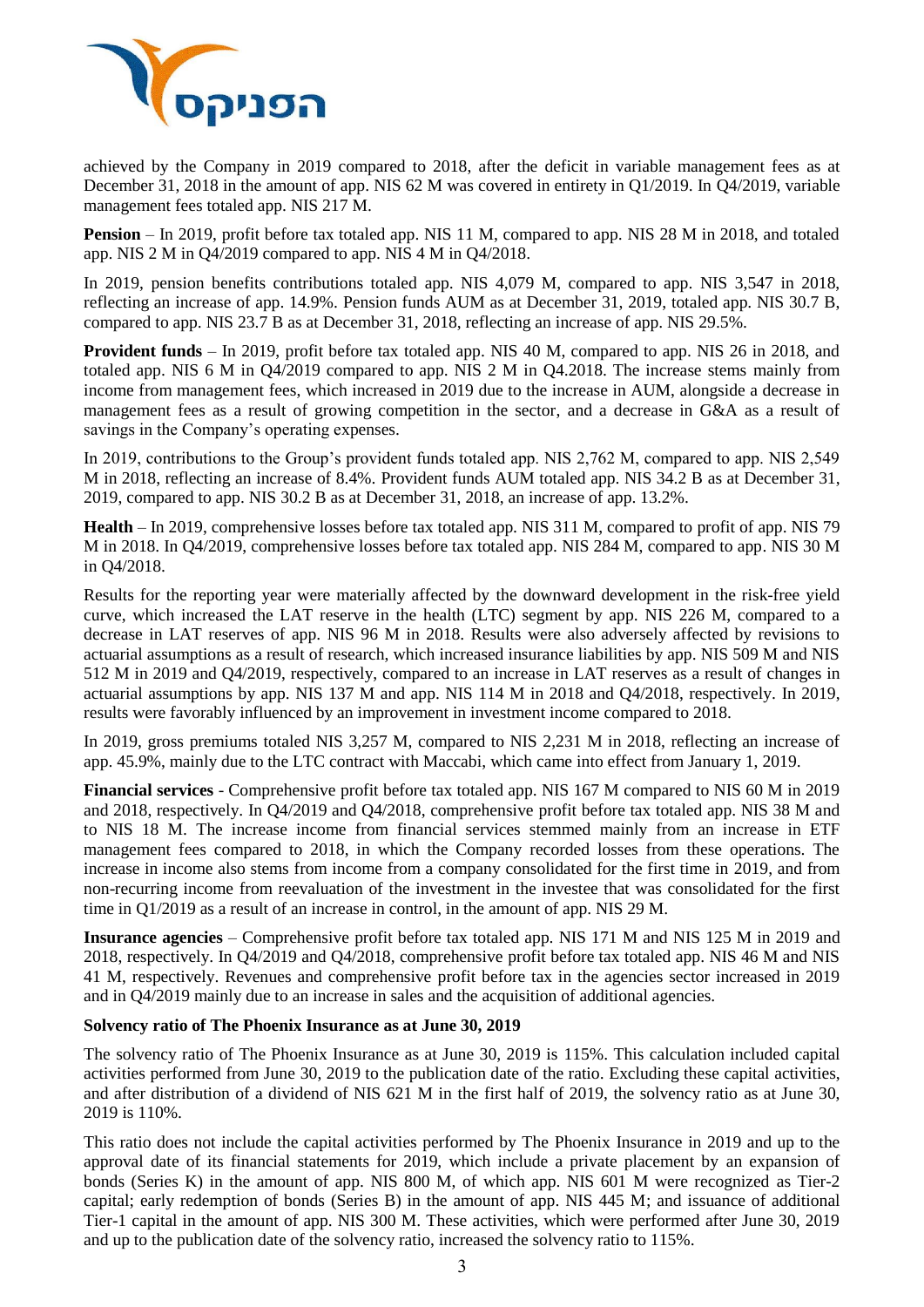

In the second half of 2019, the risk-free linked shekel yield curve showed the beginning of a significant downward trend that may adversely affect economic solvency rate of The Phoenix Insurance. Notably, the risk-free linked shekel yield curve rose after the reporting date (December 31, 2019 and up to the publication date of its financial statements for 2019. The more significant rise is on the short end of the curve, with a more moderate rise on the long end. This increase partially offset the effects of declining interest rates in the second half of 2019.

The Company assessed the effects the risk-free linked shekel yield curve on June 30, 2019 results. A decline of 50 base points across the curve would have created a 9% decline in the economic solvency ratio. This result is an estimation based on June 30, 2019 results, and is designed to illustrate the effect of a decline in interest rates on the solvency ratio, and no conclusion should be drawn from this estimation regarding the results, had the calculation been performed on the publication date of the financial statements. The estimation was calculated for a decline of 50 base points across the curve and therefore other changes in the yield curve or changes that are unevenly distributed across the curve would not necessarily have a linear effect on the Company's solvency ratio at that date.

On March 19, 2020, a draft circular was published, amending the Solvency Circular. The aim of the draft circular was to update and adapt the solvency regime in Israel to the European Directive through various means, including an adaptation period between December 3,1 2019 and December 31, 2032, for specific homogeneous classes of insurance reserves in the economic balance sheet. Said amendment may significantly increase solvency ratio of The Phoenix Insurance in the adaptation period.

According to the directives of the Commissioner, the Company is expected to publish its solvency ratio as at December 31, 2019, no later than August 31, 2020.

## Activities after December 31, 2019 –

On December 30, 2019, the BOD of The Phoenix Insurance approved a distribution of 100% of the issued and paid-in shares of The Phoenix Excellence Pension and Provident as a dividend in kind to the Company. This distribution is subject to statutory approvals, including approval of the tax authorities and the Capital Market, Insurance, and Savings Authority. As at the publication date of the financial statements, such approvals are pending.

In February 2020, the Company issued CPI-linked bonds (Series 5). Proceeds of the issue, totaling NIS 220 M will be used by the Company to inject Tier-1 capital into The Phoenix Insurance.

## **Effects of the Coronavirus**

As at the approval date of the financial statements, the spread of the Coronavirus has a material impact on the Group's operations and results. Prolongation of the Coronavirus crisis and its intensity in Israel may adversely affect the Group's business if the crisis worsens.

At this point in time, the Company's management believes that the most powerful effect is the effect of declines in the financial markets. The Company performed a preliminary estimation for the period beginning after the approval date of the financial statements, regarding the effects of declines in the financial markets in Israel and abroad on the Nostro assets of The Phoenix Insurance. This estimation shows a decline of app. NIS

\_\_\_\_\_ M in tradable Nostro assets before tax. As a result of these declines in customers' portfolios, variable management fees of app. NIS M will not be charged in the future. In contrast, the rise in the risk-free yield curve, which occurred in this period, is expected to reduce the insurance reserves.

## **The Company has taken and continues to take action to adjust the Group's expenses to the anticipated decline in revenues:**

1. **Variable costs** – Due to the nature of the Group's operations, one third of the decline in revenues is automatically offset by a decline in its direct expenses, such as distribution commissions, operating costs, and other expenses that are a function of the volume of its assets.

2. **Fixed costs** – Reduction in expenses that are not a function of the volume of its assets.

3. **Payroll expenses** – The Phoenix Insurance reached an agreement with the labor committee, based on the following main points: